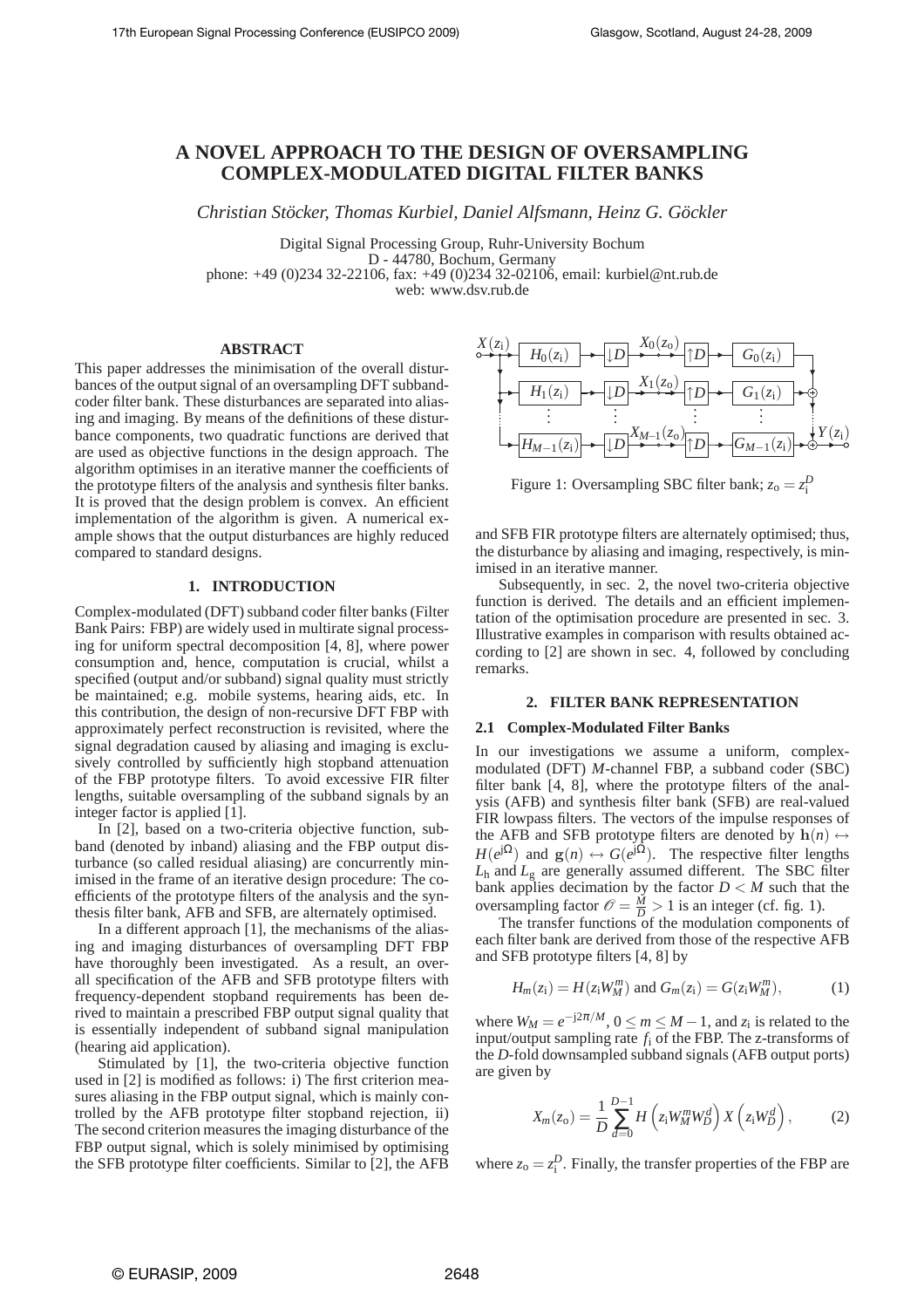completely described by

$$
Y(z_i) = \frac{1}{D} \sum_{d=0}^{D-1} X(z_i W_D^d) \sum_{m=0}^{M-1} H(z_i W_M^m W_D^d) G(z_i W_M^m), \quad (3)
$$

which represents the z-transform of the overall output signal subject to the input signal.

## **2.2 Disturbances**

In (3), the terms with  $d = 0$  represent those desired components that are transferred by the FBP without any non-linear disturbance (aliasing and imaging). Hence, the *distortion function*

$$
F_{\text{dist}}(z_i) = \frac{1}{D} \sum_{m=0}^{M-1} H(z_i W_M^m) G(z_i W_M^m)
$$
(4)

represents the linear distortion of the FBP [4]. In [5] this function is shown to be  $\frac{2\pi}{M}$ -periodic.

To consider the non-linear disturbance introduced by the FBP, we assume an input signal with a constant (white) spectrum  $|X(e^{j\Omega})| \equiv 1$ . This non-linear disturbance is measured by the remaining terms,  $1 \le d \le D-1$ , of (3):

$$
F_{\text{alias}}(z_i) = \frac{1}{D} \sum_{d=1}^{D-1} \left[ \sum_{m=0}^{M-1} H(z_i W_M^m W_D^d) G(z_i W_M^m) \right] \tag{5}
$$

This function is commonly referred to as *aliasing function*, though it contains both types of disturbances that are introduced by the FBP: aliasing and imaging.

Finite stopband attenuation of the AFB prototype FIR filter leads to aliasing as a result of *D*-fold downsampling (see fig. 1). The only means to reduce the impact of aliasing, is to increase AFB stopband rejection. Similarly, non-linear disturbance of adjacent subbands by imaging is introduced by the SFB. This disturbance can exclusively be controlled by sufficiently high stopband attenuation of the SFB prototype filter. Both types of non-linear disturbance are usually measured and optimised by concurrently minimising the overall error energy according to [2]:

$$
\gamma(\mathbf{h}, \mathbf{g}) = \frac{1}{\pi D} \sum_{d=1}^{D-1} \int_0^{\pi} \left| H(e^{j\Omega} W_D^d) G(e^{j\Omega}) \right|^2 d\Omega \tag{6}
$$

Note that, in deriving (6) from (5), it is sufficient to consider only the  $m = 0$  term, since (5) is also  $\frac{2\pi}{M}$ -periodic like (4).

Subsequently, in contrast to  $(6)$ , we measure and minimise the two types of nonlinear disturbances separately. To develop two separate objective functions, we start with the consideration of the aliasing disturbance with reference to (6) and to fig. 2(a). The dashed line of fig. 2(a) represents the magnitude response of SFB-channel  $m = 0$ ,  $|G(e^{j\Omega})|$ , collecting all aliasing contributions folded onto the usable spectrum (in  $|\Omega| \in [0, \Omega_s]$ ) of this very subband signal by *D*-fold downsampling (cf. fig. 1), which pass the stopbands of all frequency-shifted magnitude responses of the AFB prototype filter:  $|H(e^{j\Omega}W_D^d)|$ ,  $d = 1,...,D-1$ . Hence, the overall aliasing disturbance of the usable spectrum is measured by (6), if the integration interval of (6) is restricted to the passband and transition bands of the SFB prototype filter,  $|\Omega| \in [0, \Omega_s]$ , as follows:



(a) Position of disturbance components behind D-fold upsampling and before SFB filtering



(b) Positions of aliasing and imaging behind SFB filtering

Figure 2: Positions of disturbance components in subband  $m = 0$  (*M* even)

$$
\gamma_{\mathcal{A}}(\mathbf{h}, \mathbf{g}) = \frac{1}{\pi D} \sum_{d=1}^{D-1} \int_0^{\Omega_{\mathcal{S}}} \left| H(e^{j\Omega} W_D^d) G(e^{j\Omega}) \right|^2 d\Omega. \tag{7}
$$

*D*-fold upsampling of the subband signals distorted by aliasing (cf. fig. 1) yields the spectral representation depicted in fig. 2(a): Adjacent to the usable spectrum, we observe *D*−1 spectral repetitions of the usable spectrum (images) that disturb all adjacent subband signals after SFB filtering and combination at the FBP output port. Obviously, these images also contain the spectral repetitions of AFB aliasing. Since, however, the energy of these aliasing components is highly reduced by the AFB stopband attenuation, it is neglected in the treatment of imaging subsequently. With this assumption, the overall disturbance due to SFB imaging is again measured by (6), if the integration interval of (6) spans the entire stopband region of the SFB prototype filter,  $|\Omega| \in [\Omega_{\mathrm{s}}, \pi]$ , as stated by

$$
\gamma_{\rm I}(\mathbf{h}, \mathbf{g}) = \frac{1}{\pi D} \sum_{d=1}^{D-1} \int_{\Omega_{\rm s}}^{\pi} \left| H(e^{\mathrm{j}\Omega} W_D^d) G(e^{\mathrm{j}\Omega}) \right|^2 d\Omega. \tag{8}
$$

The aliasing and imaging spectra resulting at the FBP output port are shown in fig.  $2(b)$ , confirming the above neglecting of the spectral repetitions of the aliasing contributions.

For input signals with constant (white) spectral density, as assumed here, it is well known that least-squares filter designs yield the optimum output signal-to-noise ratio [4]. Obviously, the optimisation of the AFB and SFB prototype filters subject to the minimisation of the quadratic functions (7) and (8) w.r.t. the respective filter coefficients represents such a least-squares optimisation problem.

Since aliasing is predominantly measured by (7), and imaging is completely comprised by (8), an iterative design procedure that alternately optimises the AFB and SFB prototype filter coefficients, respectively, is most appropriate. Moreover, the frequency domains for both optimisa-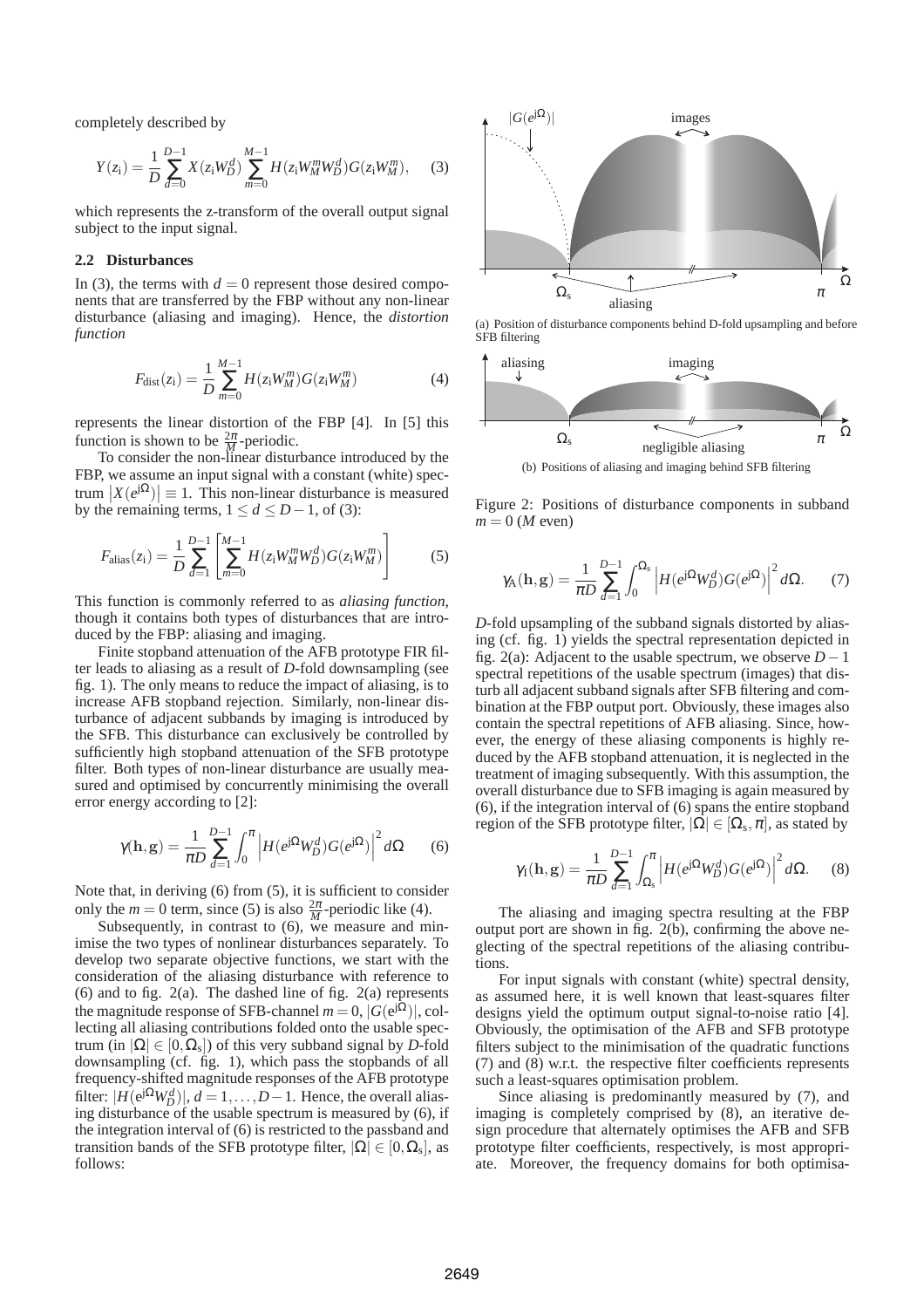tions,  $|\Omega| \in [0, \Omega_s]$  and  $|\Omega| \in [\Omega_s, \pi]$ , are disjoint. As a consequence, the two sub-optimisations exhibit only small mutual impact on each other. Since, in addition, the optimisation problem is convex (to be shown in sec. 3), fast convergence can be expected.

The two objective functions to be alternately minimised, are given by (7) and (8). Subsequently, these objective functions are analysed and elaborated to a form that, furthermore, considerably reduces the computational load and, thus, the speed of convergence.

## **3. ITERATIVE FILTER BANK DESIGN**

#### **3.1 Minimisation of Aliasing**

The squared absolute values of the prototype filters of the AFB and the SFB are given by

$$
\left| H(e^{j\Omega}) \right|^2 \stackrel{\text{DTFT}}{\longleftrightarrow} \phi_{hh}(n) \text{ and } \left| G(e^{j\Omega}) \right|^2 \stackrel{\text{DTFT}}{\longleftrightarrow} \phi_{gg}(n) \tag{9}
$$

where  $\phi_{hh}(n)$  and  $\phi_{gg}(n)$  denote the respective autocorrelation functions [6]. Using  $(9)$ , we reformulate  $(7)$  as a function of the coefficients of the analysis and synthesis prototype filters. Note that

$$
\frac{1}{D} \sum_{d=1}^{D-1} \left| H(e^{j\Omega} W_D^d) \right|^2 = \frac{1}{D} \sum_{d=0}^{D-1} \left| H(e^{j\Omega} W_D^d) \right|^2 - \frac{1}{D} \left| H(e^{j\Omega}) \right|^2
$$

$$
\Rightarrow \frac{1}{D} \sum_{d=1}^{D-1} \left| H(e^{j\Omega} W_D^d) \right|^2 \stackrel{\text{DTFT}}{\longleftrightarrow} w_D(n) \phi_{hh} - \frac{1}{D} \phi_{hh}, \quad (10)
$$

where

$$
w_D(n) = \frac{1}{D} \sum_{d=0}^{D-1} W_D^{-dn}
$$
 (11)

represents the comb sequence [8]. With (10) we get

$$
\left| G(e^{j\Omega}) \right|^2 \frac{1}{D} \sum_{d=1}^{D-1} \left| H(e^{j\Omega} W_D^d) \right|^2
$$
  
= 
$$
\sum_{n=0}^{L_{\text{conv}}} \phi_{\text{gg}}(n) * \left[ \left( w_D(n) - \frac{1}{D} \right) \phi_{\text{hh}}(n) \right] e^{-j\Omega n}
$$
 (12)

where use is made of the DTFT [6], and  $L_{\text{conv}} = 2(L_h + L_g)$  – 3 is the length of the convolution of  $\phi_{hh}(n)$  with  $\phi_{gg}(n)$ . Using the stopband cut-off frequency  $\Omega_s = \frac{\pi}{D}$ , we reformulate (7):

$$
\gamma_{\mathcal{A}}(\mathbf{h}, \mathbf{g}) = \frac{1}{2\pi D} \sum_{d=1}^{D-1} \int_{-\Omega_{\mathbf{s}}}^{\Omega_{\mathbf{s}}} \left| H(e^{j\Omega}W_D^d)G(e^{j\Omega}) \right|^2 d\Omega
$$
  
\n
$$
= \sum_{n=0}^{L_{\text{conv}}} \phi_{\text{gg}}(n) * \left[ \left( w_D(n) - \frac{1}{D} \right) \phi_{\text{hh}}(n) \right] \int_{-\frac{\pi}{D}}^{\frac{\pi}{D}} e^{-j\Omega n} d\Omega
$$
  
\n
$$
= \sum_{n=0}^{L_{\text{conv}}} \phi_{\text{gg}}(n) * \left[ \left( w_D(n) - \frac{1}{D} \right) \phi_{\text{hh}}(n) \right] \frac{2\pi}{D} \text{si} \left( n \frac{\pi}{D} \right), \quad (13)
$$

where  $si(x) = \frac{sin(x)}{x}$ . To set up the minimisation problem subject to the optimisation of coefficients of the AFB prototype filter, we exploit the fact that the Hessian matrix of (13),  $\mathbf{H}_{\mathrm{A}} = \frac{\partial \gamma_{\mathrm{A}}(\mathbf{h}, \mathbf{g})}{\partial h_i \partial h_i}$  $\frac{\gamma_A(n,g)}{\partial h_i \partial h_j}$ , leads to the objective function

$$
\gamma_{A}(\mathbf{h}, \mathbf{g}) = \mathbf{h}^{T} \mathbf{H}_{A}(\mathbf{g}) \mathbf{h}.
$$
 (14)

Particularly for practical implementation it is valuable to know the structure of the second derivative of  $\phi_{hh}$  with respect to h. The gradient of  $\phi_{hh}$  is given by

$$
\frac{\partial \phi_{\text{hh}}(n)}{\partial h_{\text{v}}} = h(\text{v}-n) + h(\text{v}+n) = \frac{\partial \phi_{\text{hh}}(-n)}{\partial h_{\text{v}}},\qquad(15)
$$

where  $h<sub>v</sub> = h(v)$ . Note the structure of the gradient:

$$
\frac{\partial \phi_{hh}(n)}{\partial h_0} = [h_{L_h-1} \cdots h_1 \quad 2h_0 \quad h_1 \quad \cdots h_{L_h-1}]
$$
  

$$
\frac{\partial \phi_{hh}(n)}{\partial h_1} = [0 \cdots h_0 + h_2 \quad 2h_1 \quad h_0 + h_2 \cdots \quad 0]
$$
  

$$
\vdots \qquad \vdots
$$

As a result, the terms of  $\frac{\partial \phi_{hh}}{\partial h_i \partial h_j}$  can be written as follows:

$$
\frac{\partial \phi_{hh}(n)}{\partial h_0 \partial h_0} = [0 \cdots 0 0 2 0 0 \cdots 0]
$$
\n
$$
\frac{\partial \phi_{hh}(n)}{\partial h_0 \partial h_1} = [0 \cdots 0 1 0 1 0 \cdots 0]
$$
\n
$$
\vdots \qquad \vdots
$$
\n
$$
\frac{\partial \phi_{hh}(n)}{\partial h_1 \partial h_0} = [0 \cdots 0 1 0 1 0 \cdots 0]
$$
\n
$$
\frac{\partial \phi_{hh}(n)}{\partial h_1 \partial h_1} = [0 \cdots 0 0 2 0 0 \cdots 0]
$$
\n
$$
\vdots \qquad \vdots
$$
\n(16)

Note that the second derivative of  $\phi_{hh}$  with respect to h is independent of the coefficients of the AFB prototype filter. This additionally shows that (14) represents a quadratic optimisation problem. Considering (7), negative values are excluded by definition which consequently makes this objective function strictly convex. Hence, a unique solution always exists.

## **3.2 Minimisation of Imaging**

To reformulate (8) to a quadratic minimisation problem subject to the optimisation of the coefficients of the SFB prototype filter, we can similarly proceed as in sec. 3.1. The objective function is then given by

$$
\gamma_{\rm I}(\mathbf{h}, \mathbf{g}) = \sum_{n=0}^{L_{\rm conv}} \phi_{\rm gg}(n) * \left[ \left( w_D(n) - \frac{1}{D} \right) \phi_{\rm hh}(n) \right] \cdot \left( 2\pi \sin(n\pi) - \frac{2\pi}{D} \sin\left(n\frac{\pi}{D}\right) \right) \tag{17}
$$

With the Hessian matrix of (17),  $H_{I} = \frac{\partial \gamma_{I}(\mathbf{h}, \mathbf{g})}{\partial g_{I} \partial g_{I}}$  $\frac{\partial f_1(n,g)}{\partial g_i \partial g_j}$ , we finally define the respective optimisation problem

$$
\gamma_{I}(\mathbf{h}, \mathbf{g}) = \mathbf{g}^{T} \mathbf{H}_{I}(\mathbf{h}) \mathbf{g}.
$$
 (18)

The second derivative of  $\phi_{gg}$  with respect to g has a similar structure compared to the one in (16) and is also independent of g; (8) takes on only positive values by definition, thus (18) again represents a strictly convex optimisation problem.

## **3.3 Constraints to the Optimisation**

The prototypes of the FBP are to be designed under the condition that the resulting distortion function (4) is approximatly a linear-phase allpass function. The desired distortion function can thus be stated as

$$
F_{\rm d}(e^{j\Omega}) = e^{-j\Omega \tau_{\rm d}},\tag{19}
$$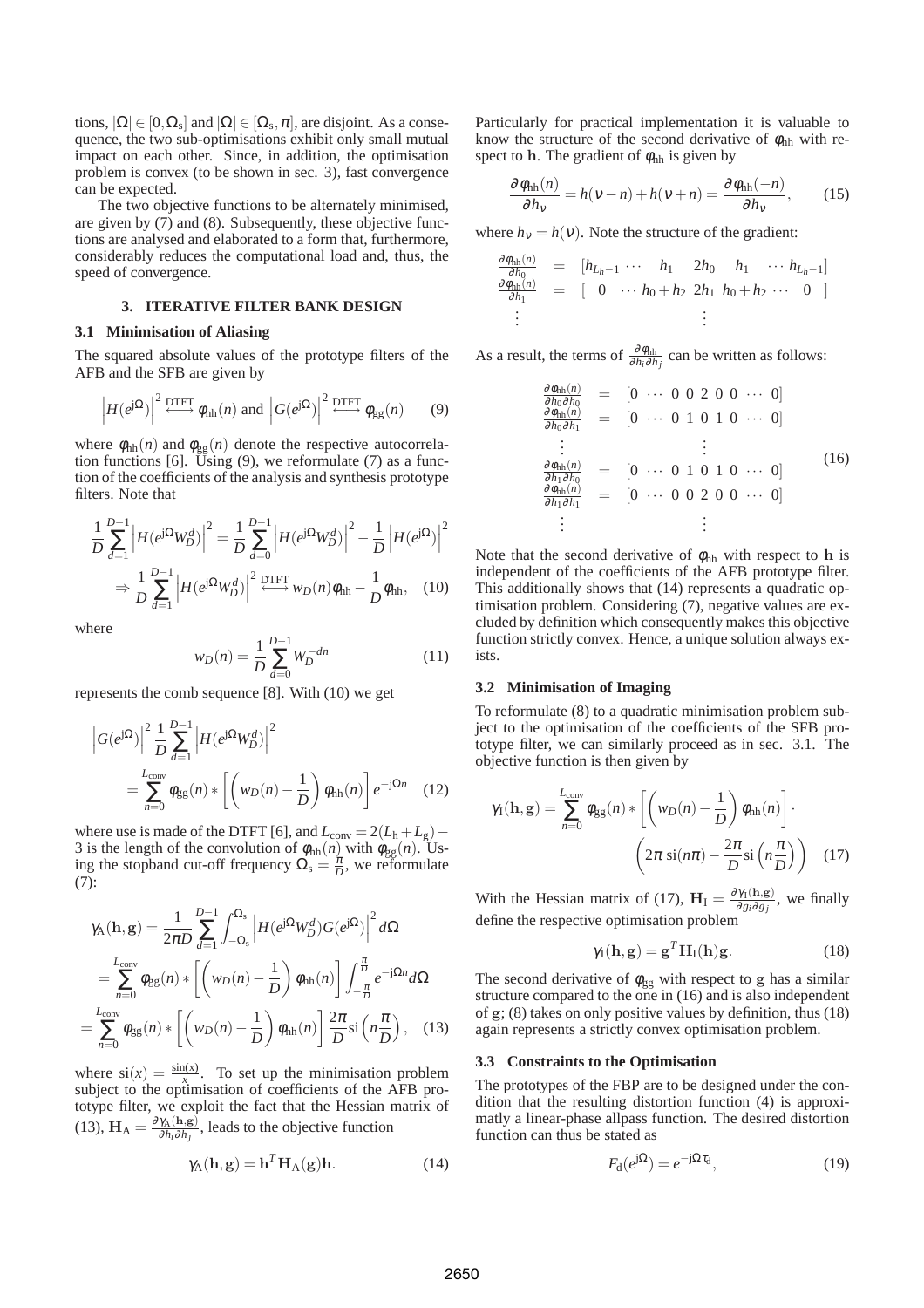where  $\tau_d = lM$  with  $l \in \mathbb{N}$  is the desired delay [5]. Hence for every step of optimisation the constraints are defined by

$$
\left| F_{\text{dist}}(e^{j\Omega}) - F_{\text{d}}(e^{j\Omega}) \right| \le \varepsilon(\Omega) \qquad \forall \Omega \in \left[ 0, \frac{\pi}{M} \right], \quad (20)
$$

where the restricted frequency range exploits the  $\frac{2\pi}{M}$ periodicity of the distortion function. With the real rotation theorem [3] it is possible to estimate the upper bound of a complex value by its real part. Employing this theorem to (20) we get

$$
\mathcal{R}\left\{F_{\text{dist}}(e^{j\Omega})e^{j\alpha}\right\} \le \cos(\alpha - \Omega\tau_{\text{d}}) + \varepsilon(\Omega)
$$
  

$$
\forall \Omega \in \left[0, \frac{\pi}{M}\right] \text{ and } \forall \alpha \in [0, 2\pi] \quad (21)
$$

To write (21) as a system of linear inequalities, the left hand side has to be reformulated as a function of the respective prototype filter coefficients, to be optimised. In [5] it is shown that  $F_{\text{dist}}(e^{j\Omega})$  can be written as

$$
F_{\text{dist}}(e^{j\Omega}) = \mathcal{O} \sum_{n=0}^{L_{\text{h}}+L_{\text{g}}-2} s(n) w_M(n) e^{-j\Omega n}
$$

$$
= \mathcal{O} \sum_{n=0}^{\lfloor \frac{L_{\text{h}}+L_{\text{g}}-2}{M} \rfloor} e^{-j\Omega n M} s(nM) \quad (22)
$$

where  $s = h * g$  and  $w_M(n)$  is defined by (11) with  $D = M$ .

The number of constraints  $N_{\text{constr}}$  depends on the number of discrete frequency points  $N_D$  over  $\left[0, \frac{\pi}{M}\right]$ , and on the chosen grid  $N_\alpha$  over the  $2\pi$ -period realising the real-rotation theorem:

$$
N_{\text{constr}} = N_{\text{D}} \cdot N_{\alpha}.\tag{23}
$$

### **3.4 Algorithm**

Finally, the complete algorithm for FBP prototype filters design consists of three steps:

- **1 Initialisation** Define initial filters h and g with the respective lengths  $L<sub>h</sub>$  and  $L<sub>g</sub>$ . Set the costs  $c<sub>h</sub>(0)$  and  $c<sub>g</sub>(0)$  that represent the value of the objective functions to an arbitrarily high value and the counter variable to  $k = 1$ .
- **2 Optimise analysis filter** Start optimisation of (14) under the constraints (21). Set  $c_h(k) = \gamma_A(h,g)|_{h=h_{opt}}$  and check if  $c_h(k-1) - c_h(k) \ge \kappa c_h(k-1)$  is true, where  $\kappa$  is a small number (e.g.  $\kappa = 10^{-4}$ ). Then set  $\mathbf{h} = \mathbf{h}_{opt}$ and continue with step 3, otherwise stop the algorithm.
- **3 Optimise synthesis filter** Start optimisation of (18) under the constraints (21). Set  $c_g(k) = \gamma_1(\mathbf{h}, \mathbf{g})_{|\mathbf{g}=\mathbf{g}_{\text{opt}}}$  and check if  $c_g(k-1) - c_g(k) \ge \kappa c_g(k-1)$  is true. Then set  $\mathbf{g} = \mathbf{g}_{\text{opt}}$ ,  $\bar{k} = k+1$  and continue with step 2, otherwise stop the algorithm.

Consider that the initial filters can be chosen randomly because of the convexity of the respective optimisation problems. Further more the algorithm always converges to the unique solution of the design approach. The algorithm stops if either in step 2 or 3 the relative improvement ranges below the factor <sup>κ</sup>.



Figure 3: Design result for a SBC filter bank with  $M = 64$ ,  $D = 16$  and filter lengths  $L<sub>h</sub> = L<sub>g</sub> = 85$ 

#### **4. DESIGN EXAMPLE**

#### **4.1 Discussion of a Design Result**

The following design result is a solution for a FBP with  $M =$ 64 channels and a downsampling/interpolation factor  $D = 16$ so that the oversampling factor  $\mathcal{O} = 4$ . Initially, the lengths of the filters of the AFB and SFB were set to  $L_h = L_g = 85$ . The constraint (20) of the distortion function is chosen to  $\varepsilon(\Omega) = 0.01$ . Furthermore, the desired group delay was set to  $\tau_{d} = M$ .

During the design iterations the number of equi-angular points  $\alpha \in [0, 2\pi]$  used in (21) to implement the real rotation theorem is initially set to  $N_\alpha = 4$  and always doubled from iteration to iteration. Hence, due to (23), the number of constraints was kept low initially. Consequently, this procedure accelerates convergence, considering that the initial filters could be random vectors. In this case the algorithm stopped after four iterations (i.e. two optimisations of each prototype filter).

The obtained prototype filters lead to an aliasing (7) of −183.91 dB and an imaging (8) of −175.65 dB. These results are a significant improvement compared to linear-phase equiripple designs [7] using the same filter lengths, and with approximately the same quality of distortion function and overall group delay. These filters contribute both aliasing and imaging of  $-108.19$  dB.

Note that both responses exhibit a remarkable resemblance with Nyquist(*D*)filters (*D*-th band filters [4]) with interlaced stopband domains of higher and lower rejection (i.e. don't care regions), where *D* represents the decimation/interpolation factor. Considering the AFB response, those aliasing components that are folded onto the passband centres of the respective SFB filters are best captured by the SFB and, hence, must maximally be attenuated by the AFB prototype. These aliasing components are allocated about  $\Omega_d = 2\pi \frac{d}{D}$  $\overline{a}$ ,  $d = 1, \ldots, D - 1$ , where the AFB stopband response exhibits the highest rejection. As to the synthesis filter bank, an SFB can, in principle, be derived from its dual AFB by transposition [4]. In the case of our SFB design, this is reflected by the fact that the SFB prototype filter magnitude response highly resembles that of the corresponding AFB; cf. fig. 3. For a more detailed discussion refer to [1].

The design results have also notable characteristics con-